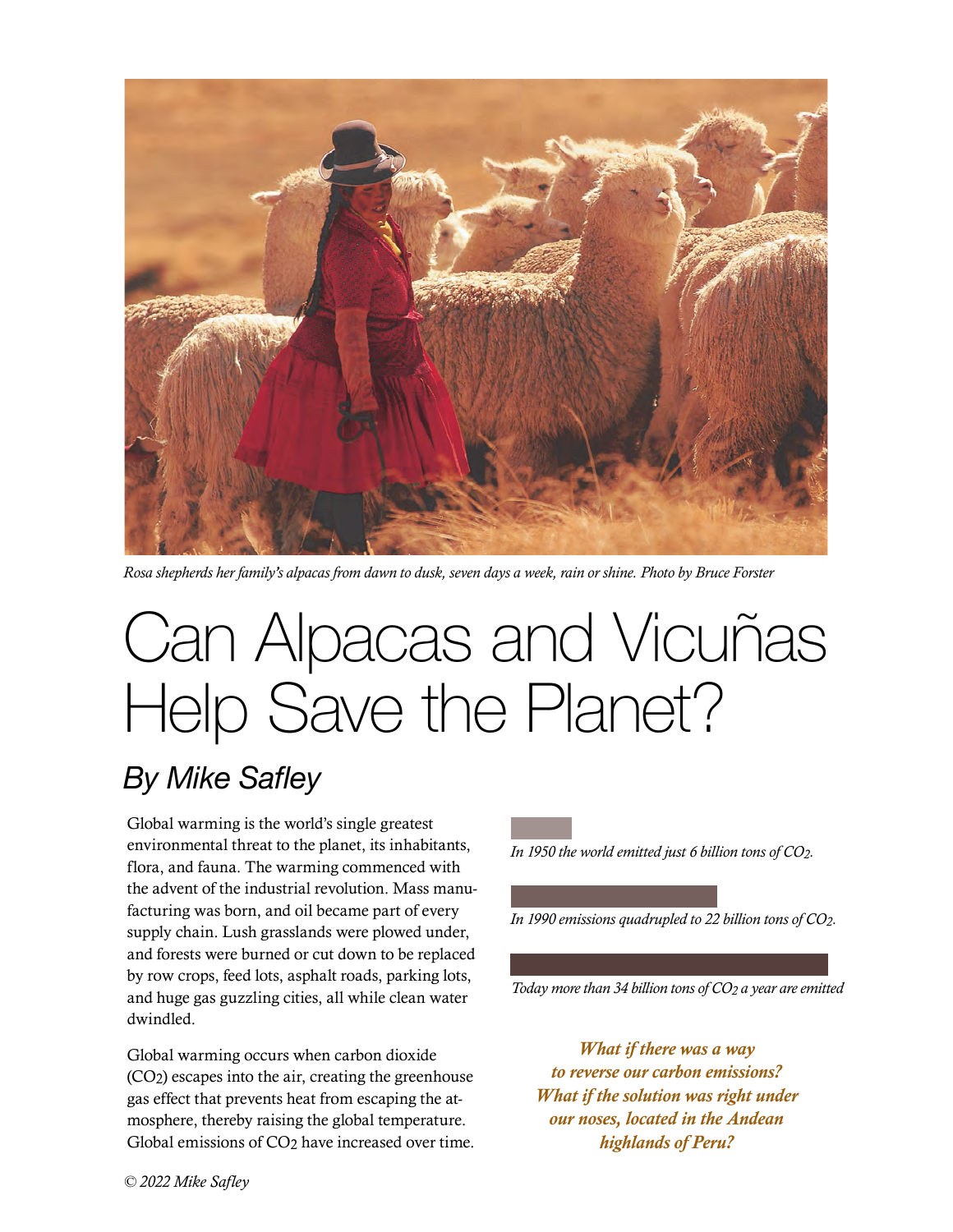

*Vicuñas float through the bofedales that move water slowly through Picotani's pastures. Photo by Robert Els*

The Peruvian highlands and its vast grasslands are managed by the one million indigenous Quechua people who herd alpacas and protect vicuña. Their pasture management skills are key to the reduction of greenhouse gases and global warming. Charles Mann, the author of *1491*, a history of life in North and South America prior to the European invasion, calls humans a "keystone species," one that "affects the survival and abundance of many other species."

Vicuñas and alpacas living in the highlands of Peru are perfect examples of how humans, animals, and the environment can co-exist, showcasing each in their best light. These South American camelids are the most environmentally sustainable producers of textile fiber on earth. But their shepherds remain some of the poorest people in the entire world.

### *In 2013 Bill Gates said, "most of the poor people in the world are farmers."*

It is the indigenous producers, the poorest and most vulnerable people, who shepherd the vicuña and alpaca, whose communities suffer financially from the reduction in demand for virgin natural fibers.

Fashion is one of the least environmentally sustainable industries. It accounts for approximately 2.1 billion tons of CO2 each year, which is 4% of annual global emissions. More than 70% of these emissions come from the industrial production processes. To add insult to injury, 17.5 cubic meters of textiles—the equivalent of one garbage truck—is either burned or sent to landfill every second.<sup>2</sup>

COP26 (Conference of Parties) met in Glasgow, Scotland in the fall of 2021. It was the latest in the United Nations' series of conferences that aims to tackle climate change and its impact. *Business of Fashion* (BoF) and McKinsey & Company Consultants in January 2021 detailed the conference's impact on the global fashion industry. Key points from the report and BoF article are included below.

COP's number one goal is to secure global net-zero emissions by 2050 and keep the 1.5-degrees Celsius warming limit within reach. While commitments to source and use of better materials are encouraging, fashion brands will need to understand and address emissions in the entire production and consumption process down to the deepest tiers of their supply chain.

<sup>1</sup> Charles C. Mann, 1491: New Revelations of the Americas Before Columbus (New York: Vintage, 2006).

<sup>2</sup> Harry Bowcott, Leigh Chantal Pharand and Libbi Lee (McKinsey & Company), "How Fashion Can Deliver on COP26 Ambitions," 06 December 2021. www.businessoffashion.com/articles/sustainability. Rachel Cernansky, "Is there space in sustainable fashion for synthetic fabrics?" *Vogue Business* 8 July 2021. https://www.voguebusiness.com/sustainability/is-there-space-in-sustainable-fashion-for-synthetic-fabrics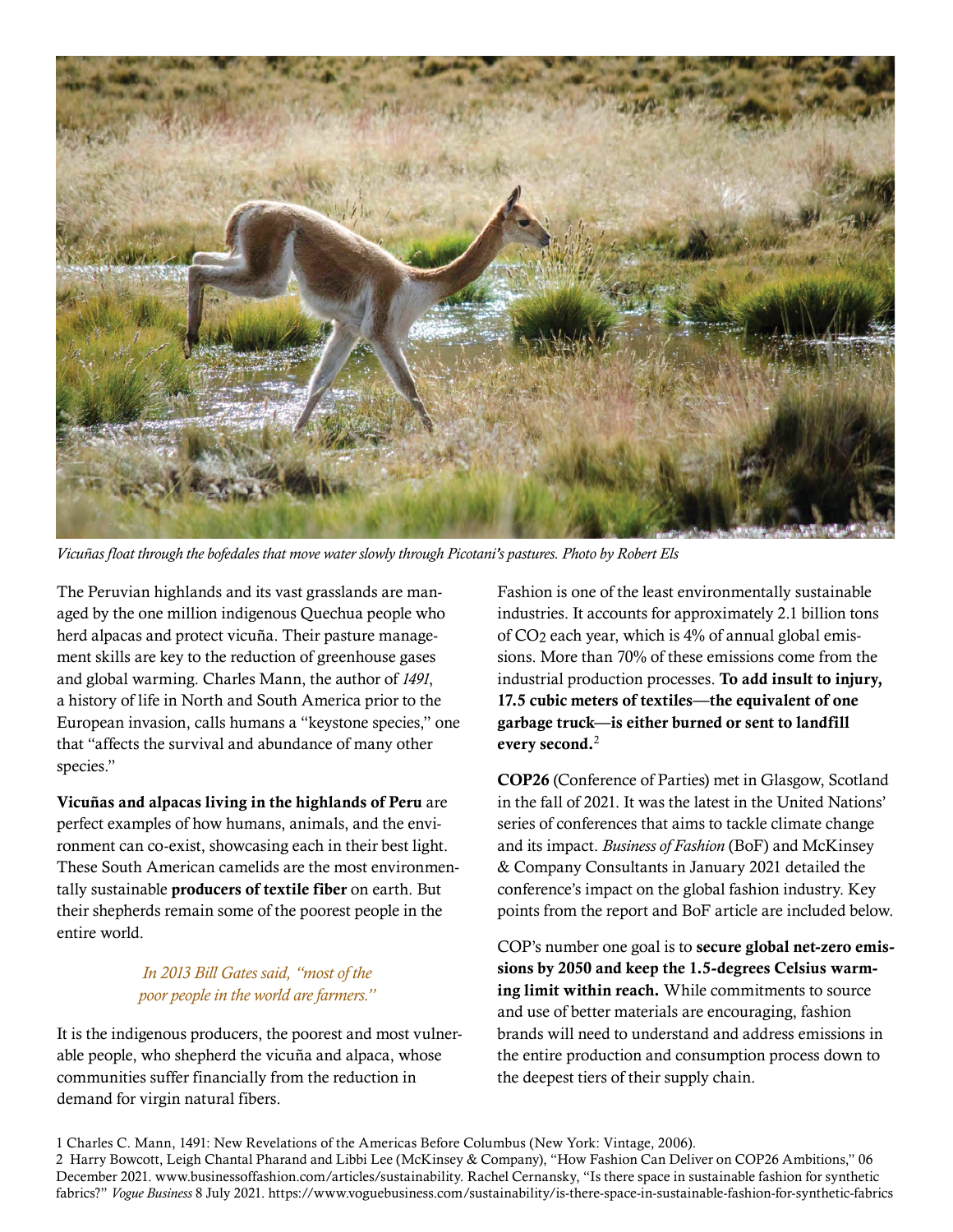How then might the textile industry and the alpaca shepherds of Peru help save the Planet? Indigenous farmers are the "keystone species," managing the grasslands as their ancestors have done for at least 7,000 years. The Amazon River basin was managed almost exclusively by indigenous people for the last 30,000 years.

The Altiplano grasslands stretch across 40 million acres and the Amazon Rainforest covers 40% of Peru's land mass. Together these two landforms constitute one of the largest CO<sub>2</sub> sinks on Earth.

"Pete Jackson has said an acre of healthy grassland continuously removes more carbon from the atmosphere and releases more oxygen into it, than an acre of rain forest...,". Hal Collins, a microbiologist with the Agriculture Research Service of the U.S. Department of Agriculture says, "One acre of pristine prairie can store about 5 tons of carbon". An automobile emits less than 5 tons of carbon per year.<sup>3</sup>

A study from the University of California, Davis, found that grasslands and rangelands are more resilient carbon sinks than forests in twenty-first century California. As such, the study indicates they should be given opportunities in the state's cap-and-trade market, which is designed to reduce California's greenhouse gas emissions to 40% below 1990 levels by 2030.4

There are several reasons grasslands may be more effective at sequestering carbon than a forest (especially a rain forest). First, due to their moist nature, rain forests harbor rot that releases CO2. Second, grasslands include a huge amount of functioning photosynthetic green tissue and few non-photosynthetic tree limbs and stems. Third, grass has as much as 90% of its biomass underground while trees have 90% of their tissue above ground. (A forest fire will release trees' stored carbon into the atmosphere.) In other words, there is a lot more to grasslands than meets the eye.<sup>5</sup>



*Quechua women move their family's alpacas from one pasture to the next based on the season. This practice is known as holistic grazing and ensures the viability of the grassland. Photo by Ana Caroline de Lima*

3 Dan Dagget, Gardeners of Eden: Rediscovering Our Importance to Nature (Reno: University of Nevada Press, 2005). 4 Kat Kerlin, "Grasslands More Reliable Carbon Sink Than Trees." July 09, 2018. https://climatechange.ucdavis.edu/news/grasslands-morereliable-carbon-sink-than-trees/ 5 Adapted from Dagget, *Gardeners of Eden*.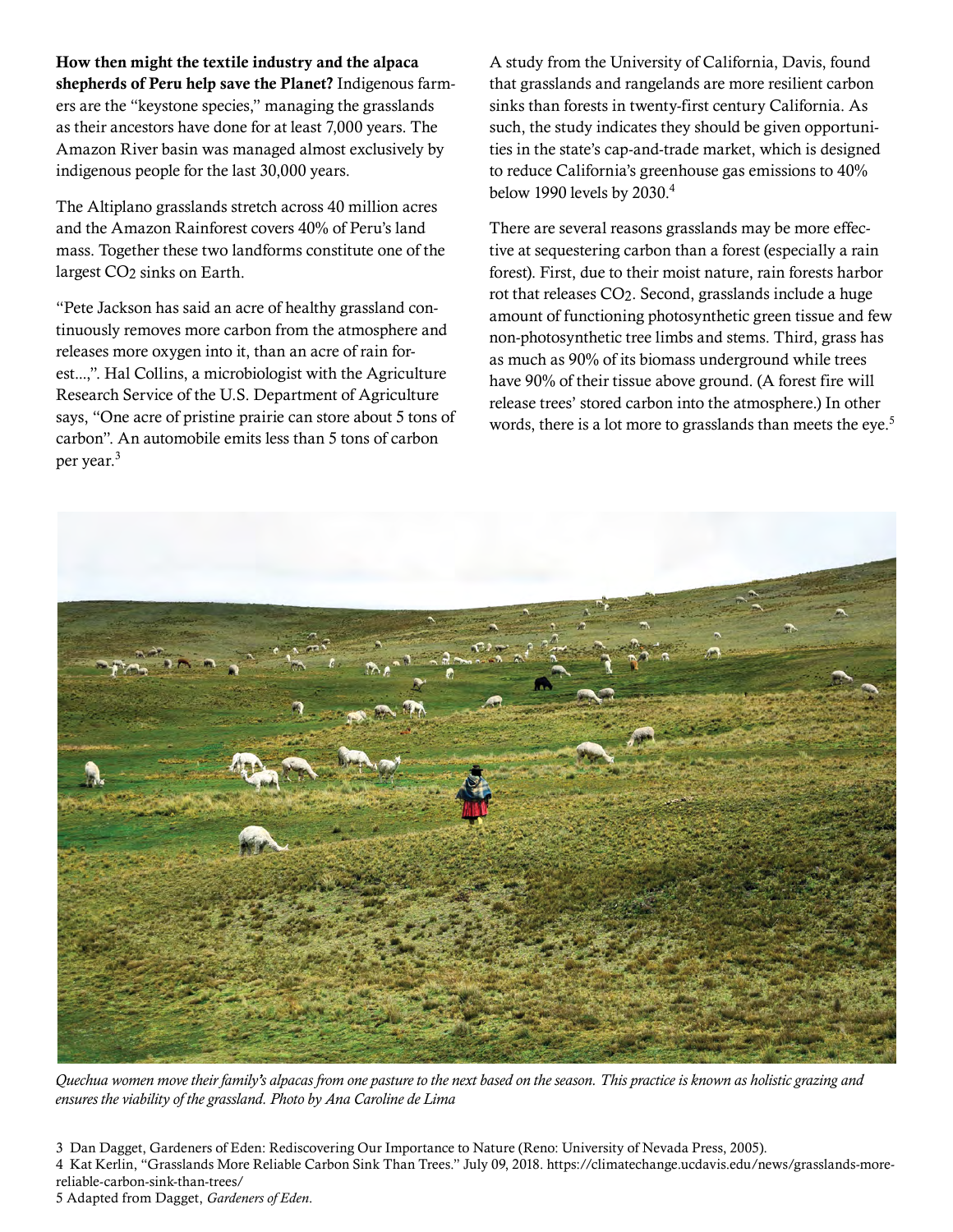#### So what does this have to do with the fashion industry?

*"Looking at the* United Nations Sustainable Development Goals*, number one is poverty alleviation. It's not more recycled plastic in your collections."* <sup>6</sup>

The fashion industry needs to realize they will not have any material impact on global warming without attacking CO2 emissions. Oil and gas are used extensively in almost every industry; they burn fossil fuels which are responsible for 46% of total CO2 emissions. In addition, oil drilling is responsible for 30% of the methane gas and around 8% of CO2 pollution. What if instead of manufacturing more polyester-based textiles, they had a hand in protection and duplicating these carbon sequestering grasslands? By considering a more in-depth partnership and interest in the grasslands with the pastoralists who are managing the pastures via seasonal grazing, they would come to understand that these natural grasslands are sequestering more carbon than they emit on an annual basis. With a strategic plan, a fashion brand could essentially have a net zero carbon footprint! The indigenous population has steadily declined since the Spanish Conquistadors arrived, and in recent years the decline has accelerated. There is no doubt that textile producers are concerned about the future of alpacas in Peru.

*Together, we can provide a possible solution for an industry's struggle to meet climate change solutions while simultaneously addressing poverty alleviation for those at the bottom of the supply chain.*

One owner of a very large textile firm, who wishes to remain anonymous, said, "We are afraid that there will no longer be an adequate supply of alpaca fleece in the next 10 to 20 years." Another said, "The alpaca breeders do not want to raise alpacas anymore. They want to move to the big cities or work in the mines."

This is easy to understand when you consider that the current market value of alpaca fiber is \$4.50 per pound, so each alpaca produces about \$65 worth of fleece per year. The average herding family is two adults and three children, who own between 25 and 100 alpacas. Their animals are their primary cash income. Families' annual income is between \$1,625 and \$6,500 per year. Not exactly what you would call a living wage for a family of five.



*Quechua woman during Vicuña Chaccu at Picotani. Photo by Ana Caroline de Lima*

6 Elizabeth Cline, director of advocacy and policy at the nonprofit Remake, in Rachel Cernansky, "Sustainability: Where fashion is heading in 2022," www.voguebusiness.com/sustainability. 5 January 2022.